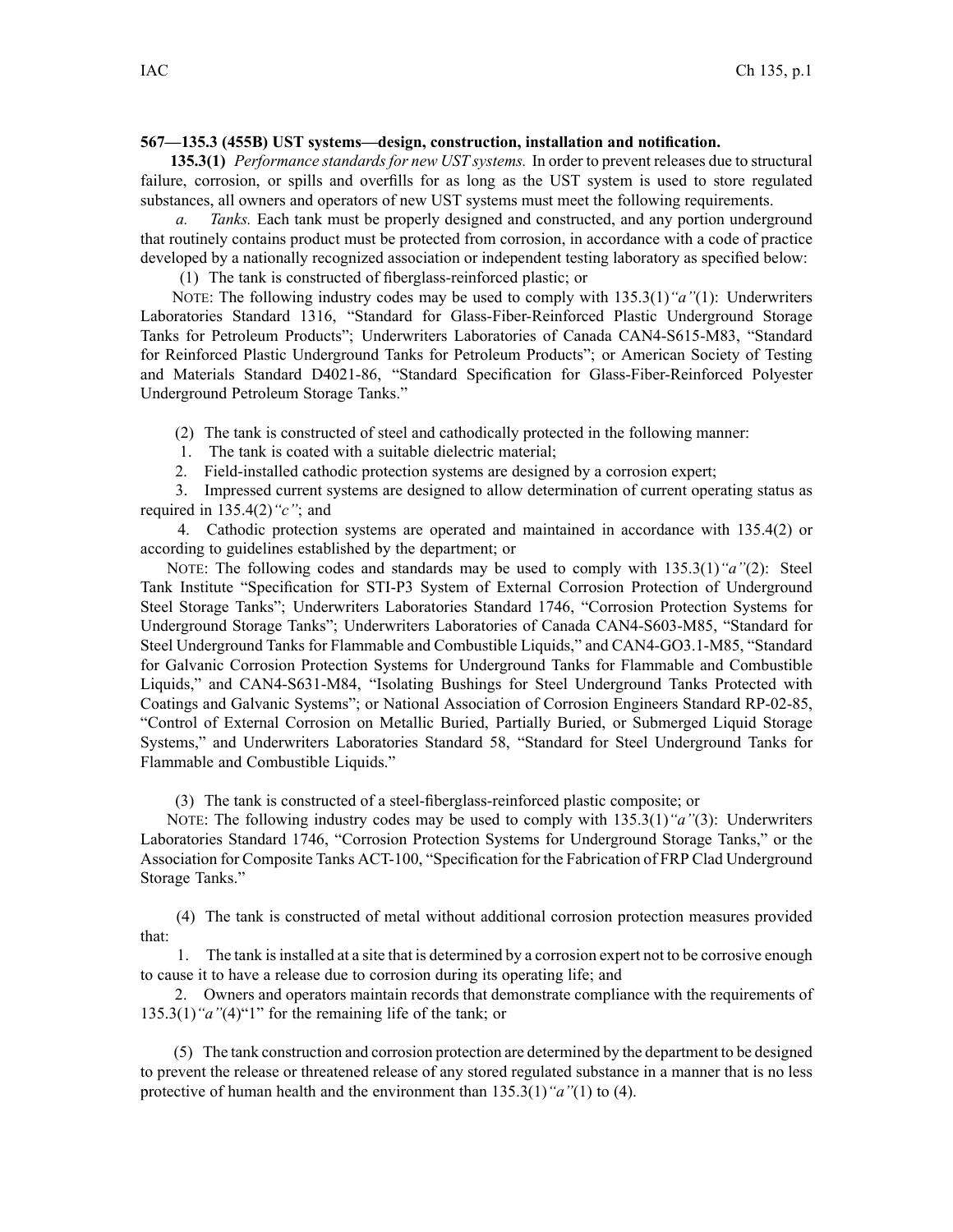*b. Piping.* The piping that routinely contains regulated substances and is in contact with the ground must be properly designed, constructed, and protected from corrosion in accordance with <sup>a</sup> code of practice developed by <sup>a</sup> nationally recognized association or independent testing laboratory as specified below:

(1) The piping is constructed of fiberglass-reinforced plastic; or

NOTE: The following codes and standards may be used to comply with 135.3(1)*"b"*(1): Underwriters Laboratories Subject 971, "UL Listed Non-Metal Pipe"; Underwriters Laboratories Standard 567, "Pipe Connectors for Flammable and Combustible and LP Gas"; Underwriters Laboratories of Canada Guide ULC-107, "Glass Fiber Reinforced Plastic Pipe and Fittings for Flammable Liquids"; and Underwriters Laboratories of Canada Standard CAN 4-S633-M81, "Flexible Underground Hose Connectors."

(2) The piping is constructed of steel and cathodically protected in the following manner:

1. The piping is coated with <sup>a</sup> suitable dielectric material;

2. Field-installed cathodic protection systems are designed by <sup>a</sup> corrosion expert;

3. Impressed current systems are designed to allow determination of current operating status as required in 135.4(2)*"c"*; and

4. Cathodic protection systems are operated and maintained in accordance with 135.4(2) or guidelines established by the department; or

NOTE: The following codes and standards may be used to comply with 135.3(1)*"b"*(2): National Fire Protection Association Standard 30, "Flammable and Combustible Liquids Code"; American Petroleum Institute Publication 1615, "Installation of Underground Petroleum Storage Systems"; American Petroleum Institute Publication 1632, "Cathodic Protection of Underground Petroleum Storage Tanks and Piping Systems"; and National Association of Corrosion Engineers Standard RP-01-69, "Control of External Corrosion on Submerged Metallic Piping Systems."

(3) The piping is constructed of metal without additional corrosion protection measures provided that:

1. The piping is installed at <sup>a</sup> site that is determined by <sup>a</sup> corrosion exper<sup>t</sup> to not be corrosive enough to cause it to have <sup>a</sup> release due to corrosion during its operating life; and

2. Owners and operators maintain records that demonstrate compliance with the requirements of 135.3(1)*"b"*(3)"1" for the remaining life of the piping; or

NOTE: National Fire Protection Association Standard 30, "Flammable and Combustible Liquids Code"; and National Association of Corrosion Engineers Standard RP-01-69, "Control of External Corrosion on Submerged Metallic Piping Systems," may be used to comply with 135.3(1)*"b"*(3).

(4) The piping construction and corrosion protection are determined by the department to be designed to preven<sup>t</sup> the release or threatened release of any stored regulated substance in <sup>a</sup> manner that is no less protective of human health and the environment than the requirements in 135.3(1)*"b"*(1) to (3).

*c. Spill and overfill prevention equipment.*

(1) Except as provided in subparagraph (2), to preven<sup>t</sup> spilling and overfilling associated with product transfer to the UST system, owners and operators must use the following spill and overfill prevention equipment:

1. Spill prevention equipment that will preven<sup>t</sup> release of product to the environment when the transfer hose is detached from the fill pipe (for example, <sup>a</sup> spill catchment basin); and

2. Overfill prevention equipment that will:

Automatically shut off flow into the tank when the tank is no more than 95 percen<sup>t</sup> full; or

Alert the transfer operator when the tank is no more than 90 percen<sup>t</sup> full by restricting the flow into the tank or triggering <sup>a</sup> high-level alarm; or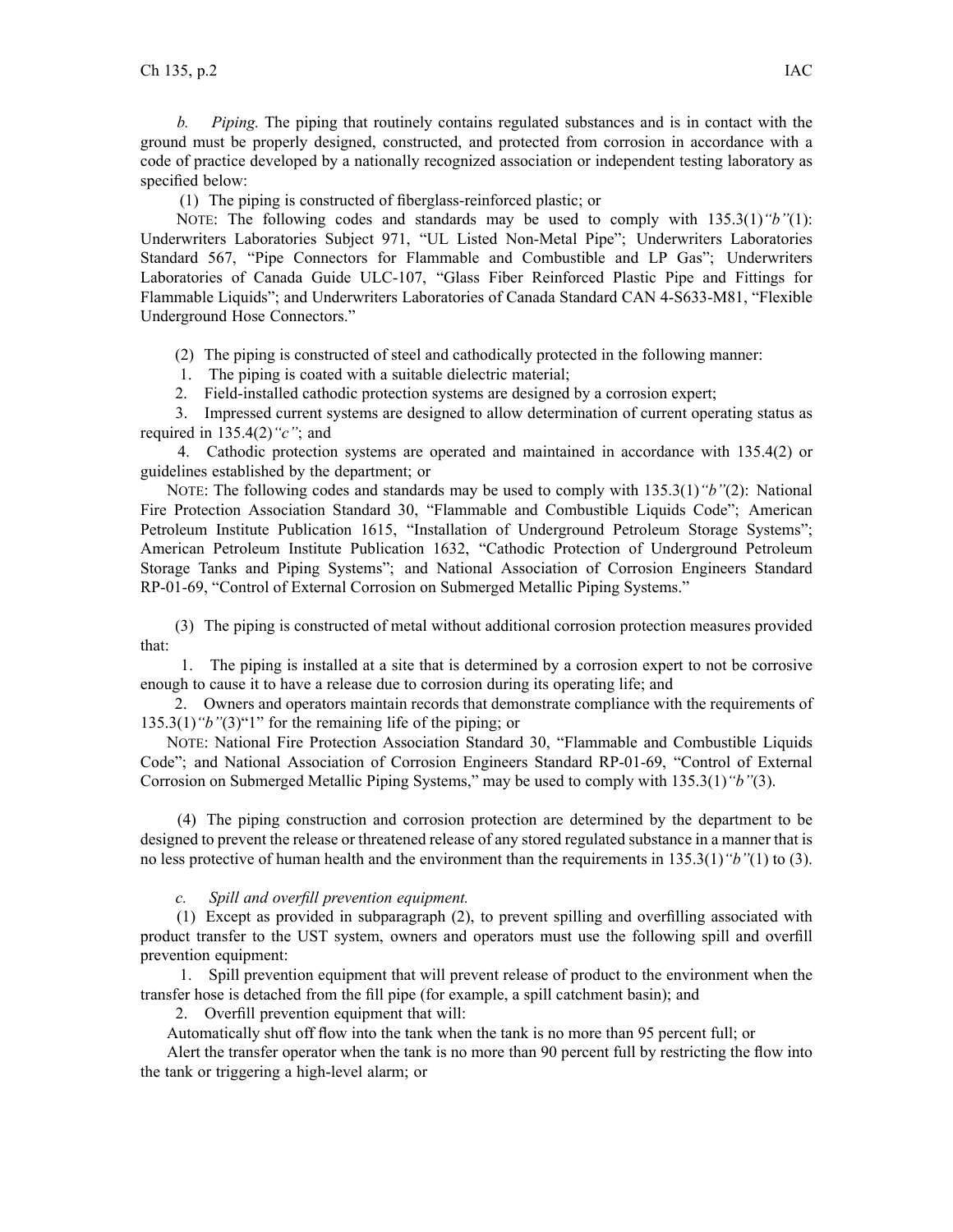Restrict flow 30 minutes prior to overfilling, alert the operator with <sup>a</sup> high-level alarm one minute before overfilling, or automatically shut off the flow into the tank so that none of the fittings located on top of the tank are exposed to product due to overfilling.

(2) Owners and operators are not required to use the spill and overfill prevention equipment specified in subparagraph (1) if:

1. Alternative equipment is used that is determined by the department to be no less protective of human health and the environment than the equipment specified in subparagraph (1)"1" or "2" of this paragraph; or

2. The UST system is filled by transfers of no more than 25 gallons at one time.

*d. Installation.* All tanks and piping must be properly installed in accordance with <sup>a</sup> code of practice developed by <sup>a</sup> nationally recognized association or independent testing laboratory and in accordance with the manufacturer's instructions.

NOTE: Tank and piping system installation practices and procedures described in the following codes may be used to comply with the requirements of 135.3(1)*"d"*: American Petroleum Institute Publication 1615, "Installation of Underground Petroleum Storage System"; Petroleum Equipment Institute Publication RP100, "Recommended Practices for Installation of Underground Liquid Storage Systems"; or American National Standards Institute Standard 831.3, "Petroleum Refinery Piping," and American National Standards Institute Standard 831.4, "Liquid Petroleum Transportation Piping System."

*e. Certification of installation.* All owners and operators must ensure that one or more of the following methods of certification, testing, or inspection is used to demonstrate compliance with paragraph *"d"* of this subrule by providing <sup>a</sup> certification of compliance on the UST notification form in accordance with 135.3(3).

(1) The installer has been certified by the tank and piping manufacturers; or

(2) The installer has been certified or licensed by the department as provided in 567—Chapter 134, Part C; or

(3) The installation has been inspected and certified by <sup>a</sup> registered professional engineer with education and experience in UST system installation; or

(4) The installation has been inspected and approved by an inspector certified or licensed by the Iowa comprehensive petroleum underground storage tank fund board; or

(5) All work listed in the manufacturer's installation checklists has been completed; or

(6) The owner and operator have complied with another method for ensuring compliance with paragraph *"d"* that is determined by the department to be no less protective of human health and the environment.

#### **135.3(2)** *Upgrading of existing UST systems.*

*a. Alternatives allowed.* Not later than December 22, 1998, all existing UST systems must comply with one of the following requirements:

(1) New UST system performance standards under 135.3(1);

(2) The upgrading requirements in paragraphs *"b"* through *"d"* below; or

(3) Closure requirements under rule 135.15(455B), including applicable requirements for corrective action under rules 135.7(455B) to 135.12(455B).

Replacement or upgrade of <sup>a</sup> tank system on <sup>a</sup> petroleum contaminated site classified as <sup>a</sup> high or low risk in accordance with subrule 135.12(455B) shall be <sup>a</sup> double wall tank or <sup>a</sup> tank equipped with <sup>a</sup> secondary containment system with monitoring of the space between the primary and secondary containment structures in accordance with 135.5(4)*"g"* or other approved tank system or methodology approved by the Iowa comprehensive petroleum underground storage tank fund board.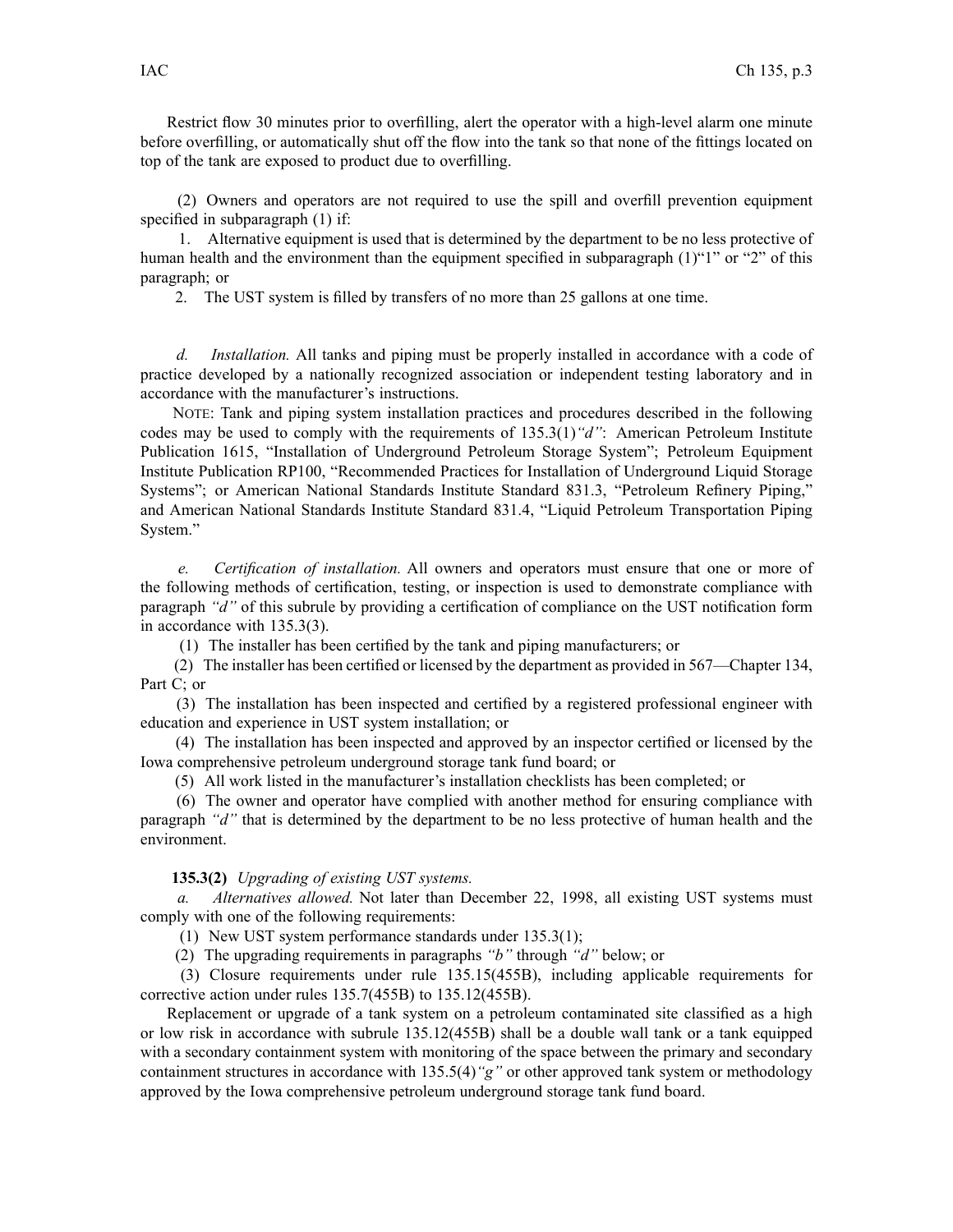*b. Tank upgrading requirements.* Steel tanks must be upgraded to meet one of the following requirements in accordance with <sup>a</sup> code of practice developed by <sup>a</sup> nationally recognized association or independent testing laboratory:

(1) *Interior lining.* A tank may be upgraded by internal lining if:

1. The lining is installed in accordance with the requirements of 135.4(4), and

2. Within ten years after lining, and every five years thereafter, the lined tank is internally inspected and found to be structurally sound with the lining still performing in accordance with original design specifications.

(2) *Cathodic protection.* A tank may be upgraded by cathodic protection if the cathodic protection system meets the requirements of 135.3(1) "a"(2)"2," "3," and "4" and the integrity of the tank is ensured using one of the following methods:

1. The tank is internally inspected and assessed to ensure that the tank is structurally sound and free of corrosion holes prior to installing the cathodic protection system; or

2. The tank has been installed for less than ten years and is monitored monthly for releases in accordance with 135.5(4)*"d"* through *"h"*; or

3. The tank has been installed for less than ten years and is assessed for corrosion holes by conducting two tightness tests that meet the requirements of 135.5(4)*"c."* The first tightness test must be conducted prior to installing the cathodic protection system. The second tightnesstest must be conducted between three and six months following the first operation of the cathodic protection system; or

4. The tank is assessed for corrosion holes by <sup>a</sup> method that is determined by the department to preven<sup>t</sup> releases in <sup>a</sup> manner that is no less protective of human health and the environment than 135.3(2)*"b"*(2)"1" to "3."

(3) *Internal lining combined with cathodic protection.* A tank may be upgraded by both internal lining and cathodic protection if:

1. The lining is installed in accordance with the requirements of 135.4(4); and

2. The cathodic protection system meets the requirements of 135.3(1)*"a"*(2)"2," "3," and "4."

NOTE: The following codes and standards may be used to comply with subrule 135.3(2): American Petroleum Institute Publication 1631, "Recommended Practice for the Interior Lining of Existing Steel Underground Storage Tanks"; National Leak Prevention Association Standard 631, "Spill Prevention, Minimum 10-Year Life Extension of Existing Steel Underground Tanks by Lining Without the Addition of Cathodic Protection"; National Association of Corrosion Engineers Standard RP-02-85, "Control of External Corrosion on Metallic Buried, Partially Buried, or Submerged Liquid Storage Systems"; and American Petroleum Institute Publication 1632, "Cathodic Protection of Underground Petroleum Storage Tanks and Piping Systems."

*c. Piping upgrading requirements.* Metal piping that routinely contains regulated substances and is in contact with the ground must be cathodically protected in accordance with <sup>a</sup> code of practice developed by <sup>a</sup> nationally recognized association or independent testing laboratory and must meet the requirements of 135.3(1)*"b"*(2)"2," "3," and "4."

NOTE: The codes and standards listed in the note following 135.3(1)*"b"*(2) may be used to comply with this requirement.

*d. Spill and overfill prevention equipment.* To preven<sup>t</sup> spilling and overfilling associated with product transfer to the UST system, all existing UST systems must comply with new UST system spill and overfill prevention equipment requirements specified in 135.3(1)*"c."*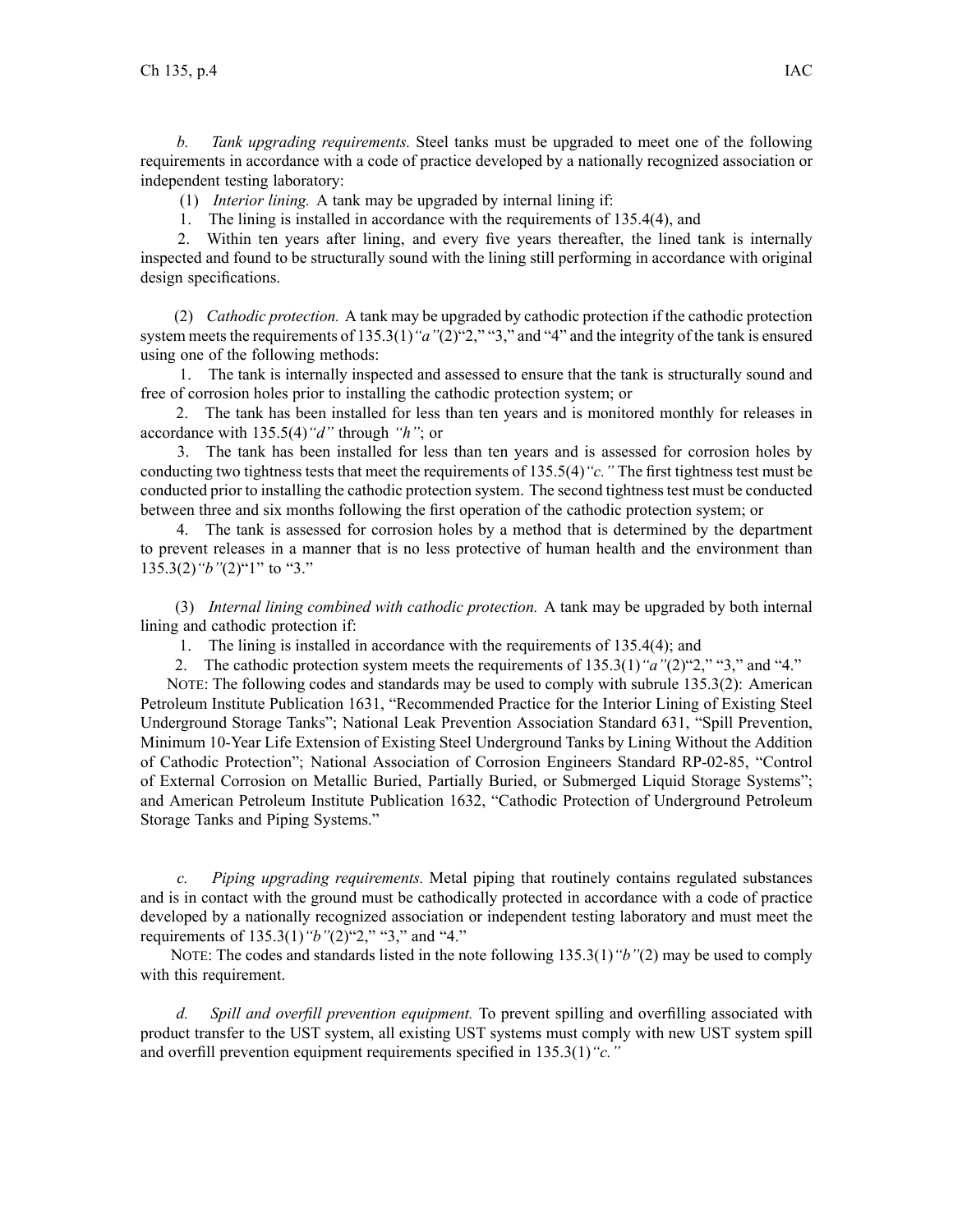**135.3(3)** *Notification requirements.*

*a.* Except as provided in 135.3(3)*"b,"* the owner of an underground storage tank existing on or before July 1, 1985, shall complete and submit to the department <sup>a</sup> copy of the notification form provided by the department by May 1, 1986.

*b.* The owner of an underground storage tank taken out of operation between January 1, 1974, and July 1, 1985, shall complete and submit to the department <sup>a</sup> copy of the notification form provided by the department by May 8, 1986, unless the owner knows the tank has been removed from the ground. For purposes of this subrule, "owner" means the person who owned the tank immediately before the discontinuation of the tank's use.

*c.* An owner or operator who brings into use an underground storage tank after July 1, 1985, shall complete and submit to the department <sup>a</sup> copy of the notification form provided by the department within 30 days of installing the tank in the ground. The owner or operator shall not allow the deposit of any regulated substance into the tank without prior approval of the department or until the tank has been issued <sup>a</sup> tank registration tag and is covered by an approved financial responsibility mechanism in accordance with 567—Chapter 136.

*d.* All owners and operators of new UST systems must certify in the notification form compliance with the following requirements:

- (1) Installation of tanks and piping under 135.3(1)*"e"*;
- (2) Cathodic protection of steel tanks and piping under 135.3(1)*"a"* and *"b"*;
- (3) Financial responsibility under 567—Chapter 136, Iowa Administrative Code;
- (4) Release detection under 135.5(2) and 135.5(3).

*e.* All owners and operators of new UST systems must ensure that the installer certifies in the notification form that the methods used to install the tanks and piping comply with the requirements in 135.3(1)*"d."*

*f.* Exemption from reporting requirement. Paragraphs *"a"* to *"c"* do not apply to an underground storage tank for which notice was given pursuan<sup>t</sup> to Section 103, Subsection c, of the Comprehensive Environmental Response, Compensation and Liabilities Act of 1980. (42 U.S.C. Subsection 9603(c))

*g.* Reporting fee. The notice by the owner to the department under paragraphs *"a"* to *"c"* shall be accompanied by <sup>a</sup> fee of \$10 for each tank included in the notice.

*h.* Notification requirement for installing a tank. A person installing an underground storage tank and the owner or operator of the underground storage tank must notify the department of their intent to install the tank 30 days prior to installation. Notification shall be on <sup>a</sup> form provided by the department.

*i.* Notification requirements for a person who sells, installs, modifies or repairs a tank. A person who sells, installs, modifies, or repairs <sup>a</sup> tank used or intended to be used in Iowa shall notify, in writing, the purchaser and the owner or operator of the tank of the obligationsspecified in paragraphs 135.3(3)*"c"* and *"j"* and the financial assurance requirements in 567—Chapter 136. The notification must include the prohibition on depositing <sup>a</sup> regulated substance into tanks which have not been registered and issued tags by the department. A standard notification form supplied by the department may be used to satisfy this requirement.

*j.* It is unlawful for a person to deposit or accept a regulated substance in an underground storage tank that has not been registered and issued permanen<sup>t</sup> or annual tank managemen<sup>t</sup> tags in accordance with rule 567—135.3(455B). It is unlawful for a person to deposit or accept a regulated substance into an underground storage tank if the person has received notice from the department that the underground storage tank is subject to <sup>a</sup> delivery prohibition or if there is <sup>a</sup> "red tag" attached to the UST fill pipe or fill pipe cap as provided in subrule 135.3(8).

(1) The department may provide written authorization to receive <sup>a</sup> regulated substance when there is <sup>a</sup> delay in receiving tank tags or at new tank installations to allow for testing the tank system.

(2) The department may provide known depositors of regulated substances lists of underground storage tank sites that have been issued tank tags, those that have not been issued tank tags, and those subject to <sup>a</sup> delivery prohibition pursuan<sup>t</sup> to subrule 135.3(8). These lists do not remove the requirement for depositors to verify that current tank tags are affixed to the fill pipe prior to delivering product.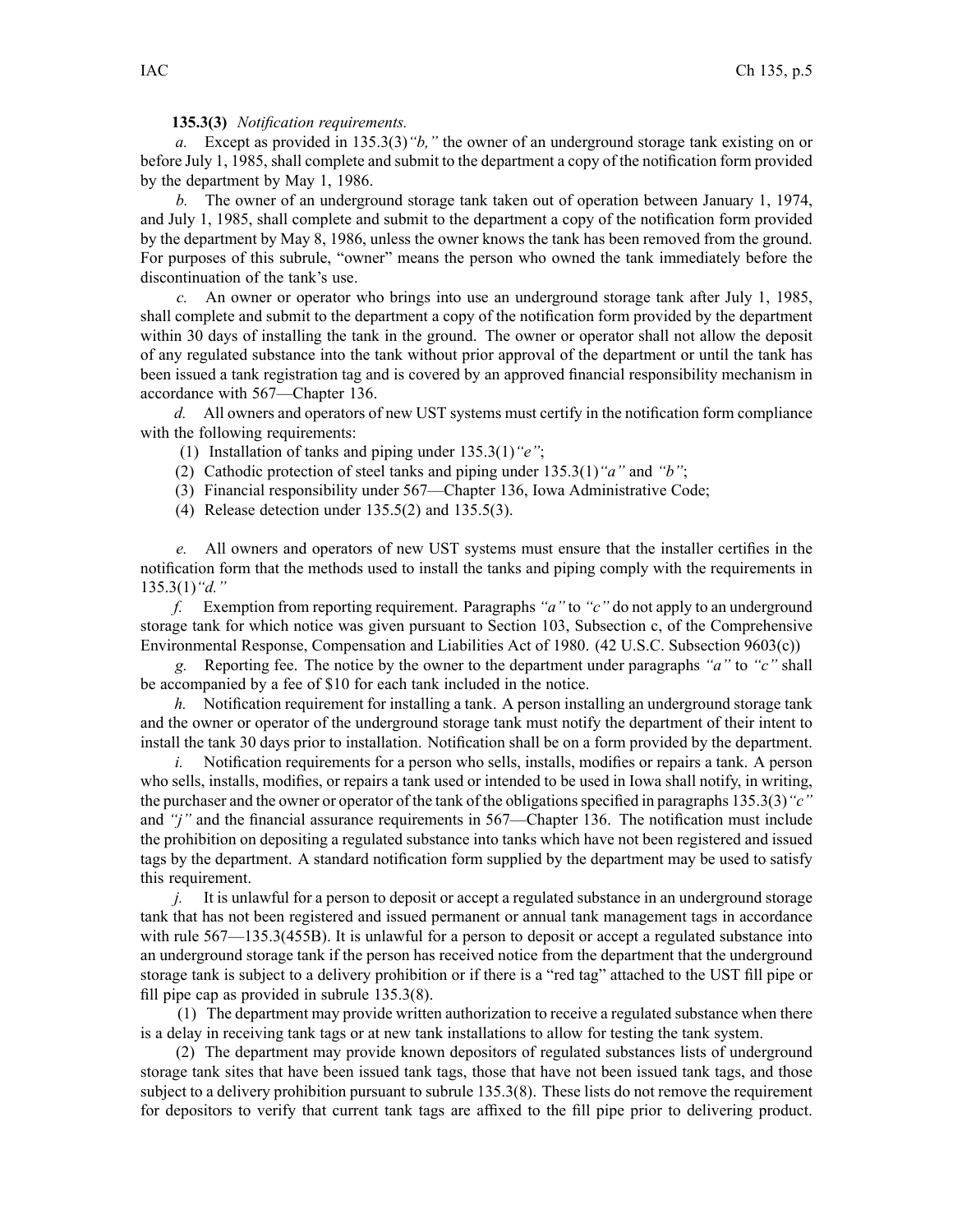Regulated substances cannot be delivered to underground storage tanks without current tank tags or those displaying <sup>a</sup> delivery prohibition "red tag" as provided in subrule 135.3(8).

(3) A person shall not deposit <sup>a</sup> regulated substance in an underground storage tank after receiving written or oral notice from the department that the tank is not covered by an approved form of financial responsibility in accordance with 567—Chapter 136.

*k.* If an owner or operator fails to register an underground storage tank within 30 days after installation or obtain annual renewal tags by April 1, the owner or operator shall pay an additional \$250 upon registration of the tank or application for tank tag renewal. The imposition of this fee does not preclude the department from assessing an additional administrative penalty in accordance with Iowa Code section 455B.476.

## **135.3(4)** *Farm and residential tanks.*

*a.* The owner or operator of <sup>a</sup> farm or residential tank of 1100 gallons or less capacity used for storing motor fuel for noncommercial purposes is subject to the requirements of this subrule.

*b.* Farm and residential tanks, installed before July 1, 1987, shall be reported on <sup>a</sup> notification form by July 1, 1989, but owners or operators are not required to pay <sup>a</sup> registration fee.

*c.* Farm and residential tanks that were installed on or after July 1, 1987, shall be in compliance with all the underground storage tank regulations.

**135.3(5)** *Registration tags and annual managemen<sup>t</sup> fee.*

*a.* Tanks of 1100 gallons or less capacity that have registered with the department will be issued <sup>a</sup> permanen<sup>t</sup> registration tag.

*b.* The owner or operator of tanks over 1100-gallon capacity must submit <sup>a</sup> tank managemen<sup>t</sup> fee of \$65 per tank by January 15 of each year. The owner or operator must also submit written proof that the tanks are covered by an approved form of financial responsibility in accordance with 567—Chapter 136. Upon proper paymen<sup>t</sup> of the fee and acceptable proof of financial responsibility, <sup>a</sup> one-year registration tag will then be issued for the period from April 1 to March 31. The department shall refund <sup>a</sup> tank managemen<sup>t</sup> fee if the tank is permanently closed prior to the effective date of April 1 for that year.

*c.* The owner or operator shall affix the tag to the fill pipe of the underground storage tank where it will be readily visible.

*d.* A person who conveys or deposits <sup>a</sup> regulated substance shall inspect the underground storage tank to determine the existence or absence of <sup>a</sup> current registration tag, <sup>a</sup> current annual tank managemen<sup>t</sup> fee tag, or <sup>a</sup> delivery prohibition "red tag" as provided in subrule 135.3(8). If the tag is not affixed to the fill pipe or fill pipe cap or if <sup>a</sup> delivery prohibition "red tag" is displayed, the person shall not deposit the substance in the tank.

*e.* The owner or operator must return the tank tags upon reques<sup>t</sup> of the department for failure to meet the requirements of rules 135.3(455B) to 135.5(455B) or the financial responsibility rules in 567—Chapter 136 after permanen<sup>t</sup> tank closure or when tanks are temporarily closed for over 12 months, or when the tank system is suspected to be leaking and the responsible party fails to respond as required in subrule 135.8(1). The department will not return the tags until the tank system is in full compliance with the technical requirements of this chapter and financial responsibility requirements of 567—Chapter 136.

**135.3(6)** *Petroleum underground storage tank registration amnesty program.*

*a.* A petroleum underground storage tank required to be registered under 135.3(3) and 135.3(4), which has not been registered prior to July 1, 1988, may be registered under the following conditions:

(1) The tank registration fee under 135.3(3)*"g"* shall accompany the registration.

(2) The storage tank managemen<sup>t</sup> fee under 135.3(5) shall be paid for pas<sup>t</sup> years in which the tank should have been registered.

*b.* If <sup>a</sup> tank is registered under this subrule on or prior to October 1, 1989, penalties under Iowa Code section 455B.477 shall be waived.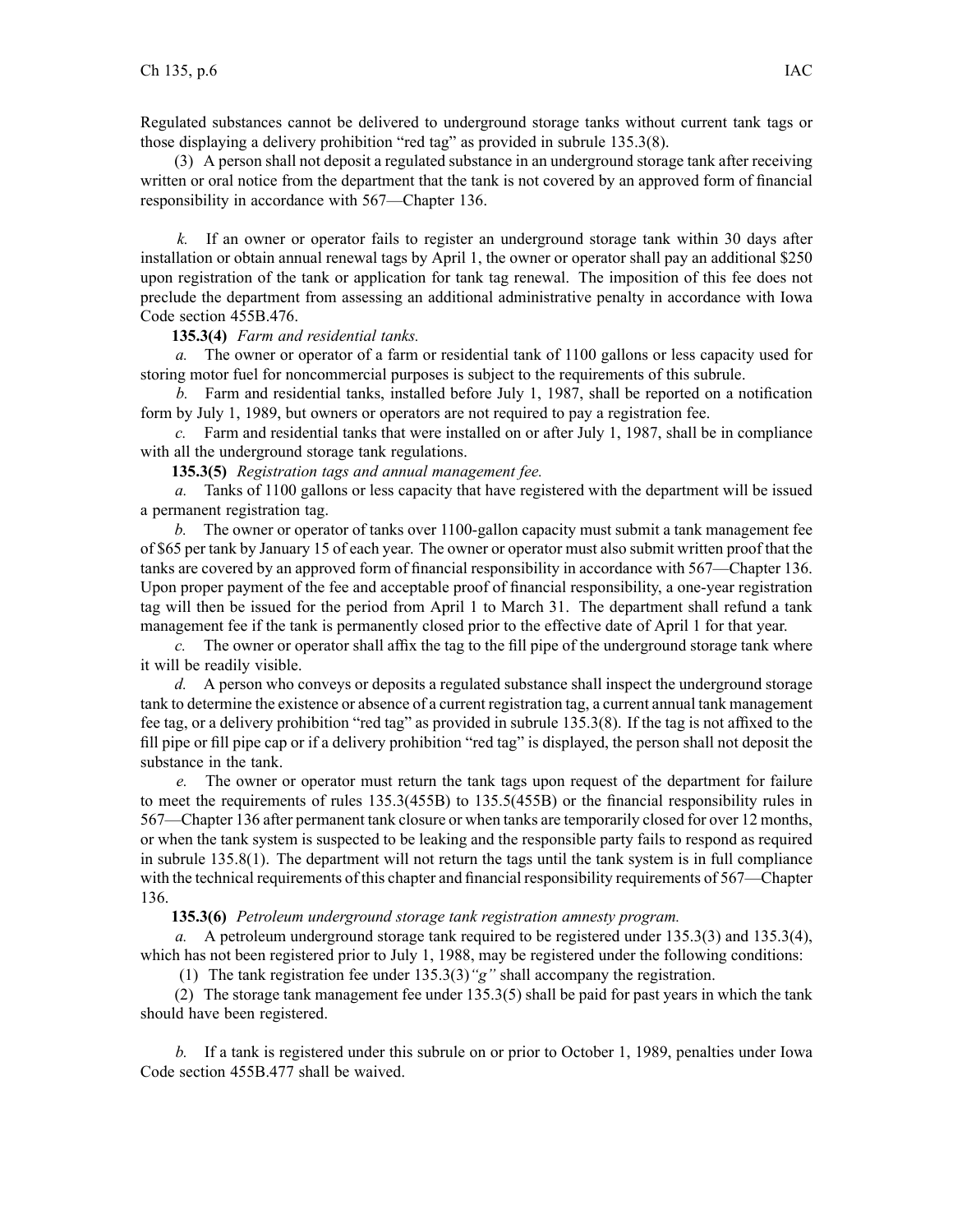# **135.3(7)** *Exemption certificates from the environmental charge on petroleum diminution.*

*a.* An owner or operator of <sup>a</sup> petroleum underground storage tank that is exempt, deferred, or excluded from regulation under Iowa Code sections 455G.1 to 455G.17, can apply for an exemption certificate from the department to exemp<sup>t</sup> <sup>a</sup> tank from the environmental charge on petroleum diminution. Exempted tanks include those listed in 135.1(3)*"b"* and *"c"* and those excluded in the definition of "underground storage tank" in 135.2(455B). Application for the exemption certificate shall be made on the form provided by the department.

*b.* An exemption certificate is not required for those classes of tanks that the Iowa comprehensive petroleum underground storage tank fund board has waived from the exemption certificate requirement.

*c.* The department shall revoke and require the return of the exemption certificate if the petroleum underground storage tank becomes subject to Iowa Code sections 455G.1 to 455G.17.

# **135.3(8)** *Delivery prohibition process.*

*a. Identifying sites subject to delivery response prohibition action.*

(1) Annual registration tag and tank managemen<sup>t</sup> fee process. Owners and operators shall certify to the following on <sup>a</sup> form prepared by the department when applying for annual tank tags pursuan<sup>t</sup> to subrule 135.3(5):

1. Installation and performance of an approved UST and piping release detection method as provided in rule 135.5(455B), including an annual line tightness test and <sup>a</sup> line leak detector test if applicable.

2. Installation of an approved overfill and spill protection system as provided in paragraph 135.3(1)*"c."*

3. Installation of an approved corrosion protection system as provided in paragraphs 135.3(1)*"a"* and *"b."*

4. If the UST system has been out of operation for more than three months, that the UST system has been temporarily closed in accordance with rule 135.15(455B) and a certification of temporary closure has been submitted to the department.

5. If the UST system has been removed or filled in place within the last 12 months, the date of removal or filling in place and whether <sup>a</sup> closure repor<sup>t</sup> has been submitted as provided in rule 135.15(455B).

(2) Sites with provisional status. If the UST system has been classified as operating under provisional status as provided in paragraph 135.3(8)*"c,"* owners and operators when applying for annual tank tags pursuan<sup>t</sup> to subrule 135.3(5) must certify on <sup>a</sup> form prepared by the department that the owners and operators are in compliance with an approved provisional status remedial plan as provided in paragraph 135.3(8)*"c."*

(3) Compliance inspections. The department may initiate <sup>a</sup> delivery prohibition response action based on: (1) <sup>a</sup> finding resulting from <sup>a</sup> third-party compliance inspection conducted pursuan<sup>t</sup> to rule 135.20(455B); (2) <sup>a</sup> department investigation and inspection conducted pursuan<sup>t</sup> to Iowa Code section 455B.475; or (3) review of <sup>a</sup> UST system check or other documentation submitted in response to <sup>a</sup> suspected release under rule 135.6(455B) or in response to a confirmed release under rule 135.7(455B).

*b. Delivery prohibition eligibility criteria.* A delivery prohibition response action may be initiated upon <sup>a</sup> finding that the UST system is out of compliance with department rules and meets the eligibility criteria as specified below. Reinstatement criteria define the standards and process for owners and operators to document that they have taken corrective action sufficient to authorize resumption of fuel to the USTs. Prior to initiation of the delivery prohibition, owners and operators are afforded <sup>a</sup> minimum level of procedural due process such as prior notice and the opportunity to presen<sup>t</sup> facts to dispute the finding. Where notice and the opportunity to take corrective action prior to initiation of <sup>a</sup> delivery prohibition response action are required, notice by the department or by <sup>a</sup> certified compliance inspector as provided in rule 135.20(455B) shall be sufficient.

If the department finds that any one of the following criteria has been satisfied, the department may initiate <sup>a</sup> delivery prohibition response action following the notice procedures outlined in paragraph *"e"*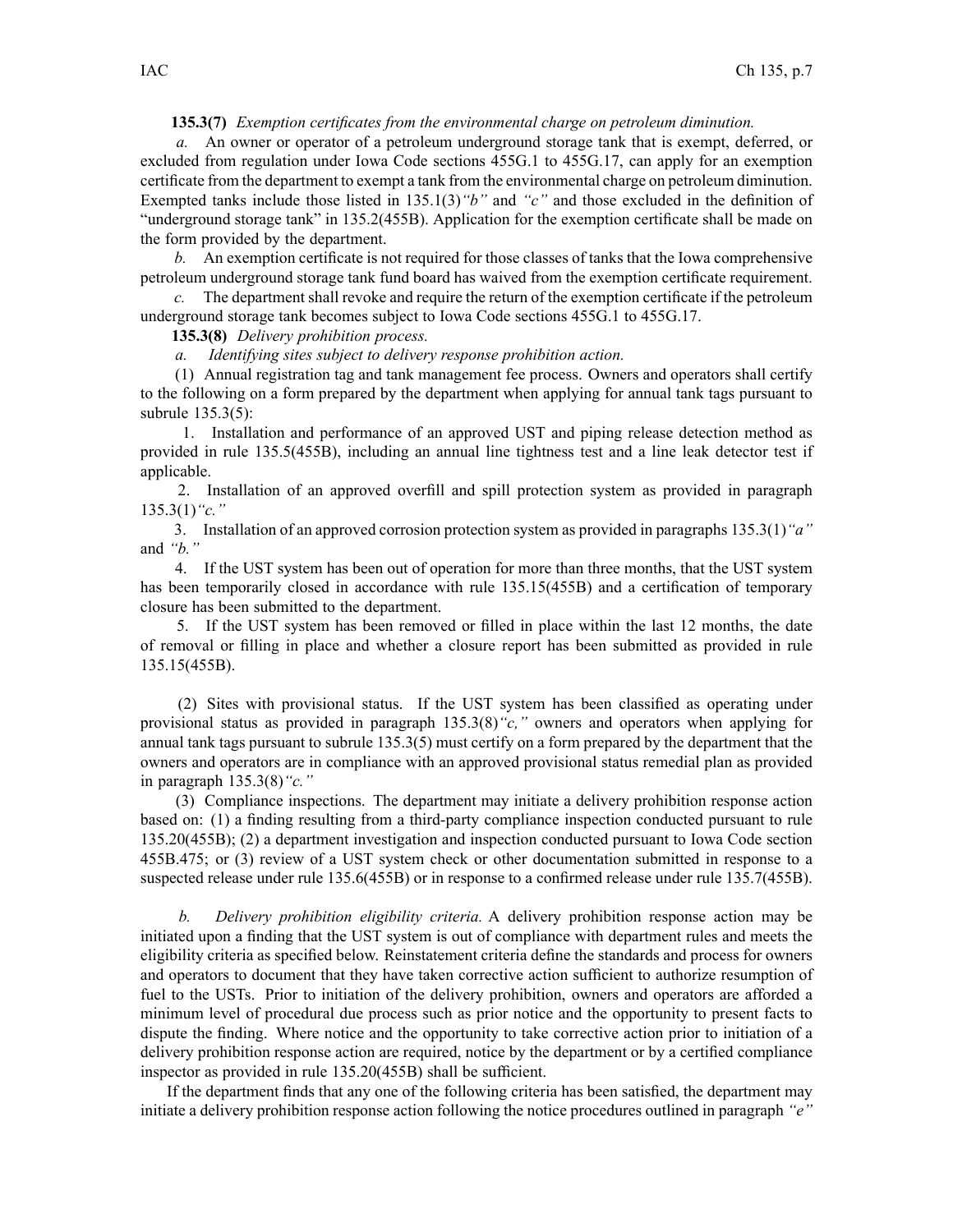of this subrule. After initiation of the delivery prohibition response action, the department will offer the owner or operator an opportunity to establish reinstatement criteria by written documentation and, if requested, an in-person meeting.

(1) An approved release detection method for USTs or UST piping is not installed, such as automatic tank gauging, groundwater monitoring wells and line leak detectors, and there is no record that an approved method such as inventory control, statistical inventory reconciliation, or interstitial space monitoring has been employed during the previous three months. If the owner or operator claims to have documentation that an approved release detection method has been conducted, the owner or operator will be given two business days to produce the documentation.

REINSTATEMENT CRITERIA: The owner or operator must submit results of <sup>a</sup> passing UST system precision tightness test at the 0.1 gallon-per-hour leak rate in paragraphs 135.5(4)*"c"* and 135.5(5)*"b."* The owner or operator must also document installation and operation of an approved release detection system. This may include proof that <sup>a</sup> contract has been signed with <sup>a</sup> qualified statistical inventory reconciliation provider or that <sup>a</sup> qualified inventory control method has been implemented and training has been provided to onsite supervisory personnel.

(2) No documentation of <sup>a</sup> required annual line tightness test or line leak detector test has been provided, and the owner or operator has failed to conduct the required testing within 14 days of written notice by the department or <sup>a</sup> certified compliance inspector as provided in rule 135.20(455B).

REINSTATEMENT CRITERIA: The owner or operator must provide documentation of <sup>a</sup> passing line precision tightness test at the 0.1 gallon-per-hour leak rate in paragraph 135.5(5)*"b"* and <sup>a</sup> line leak detector test as provided in paragraph 135.5(5)*"a."*

(3) Overfill and spill protection is not installed.

REINSTATEMENT CRITERION: The owner or operator must provide documentation that overfill and spill protection equipment has been installed.

(4) A corrosion protection system is not installed or there is no record that an impressed current corrosion protection system has been in operation for the prior six months.

REINSTATEMENT CRITERIA: A manned entry tank integrity inspection must be completed prior to installation of <sup>a</sup> corrosion protection system, and the owner or operator must submit results of <sup>a</sup> passing UST system precision tightness test at the 0.1 gallon-per-hour leak rate in paragraphs 135.5(4)*"c"* and 135.5(5)*"b."* A corrosion protection analysis must be completed and approved by the department.

(5) The owner or operator has failed to provide proof of financial responsibility in accordance with 567—Chapter 136.

REINSTATEMENT CRITERION: The owner or operator must submit acceptable proof of financial responsibility in accordance with 567—Chapter 136.

(6) A qualified UST system release detection method is installed and is being used but the documentation or the absence of documentation is sufficient to question the reliability of the release detection over the past 12-month period. The owner or operator shall be notified of the deficiencies, shall be given at least two business days to produce documentation of compliance and, if necessary, shall be required to conduct <sup>a</sup> leak detection system analysis and <sup>a</sup> system tightness test within 14 days. If the owner or operator fails to produce documentation of compliance or to conduct the system analysis and the UST system precision tightness test at the 0.1 gallon-per-hour leak rate in paragraphs 135.5(4)*"c"* and 135.5(5)*"b,"* the department may initiate <sup>a</sup> delivery prohibition response action. Notice by the department or <sup>a</sup> compliance inspector as provided in rule 135.20(455B) shall be sufficient to initiate <sup>a</sup> delivery prohibition response action.

REINSTATEMENT CRITERIA: The owner or operator must submit documentation that the leak detection method analysis sufficiently documents compliance and explains the reasons for the accuracy and reliability concerns. If necessary, the owner or operator must submit passing results of <sup>a</sup> UST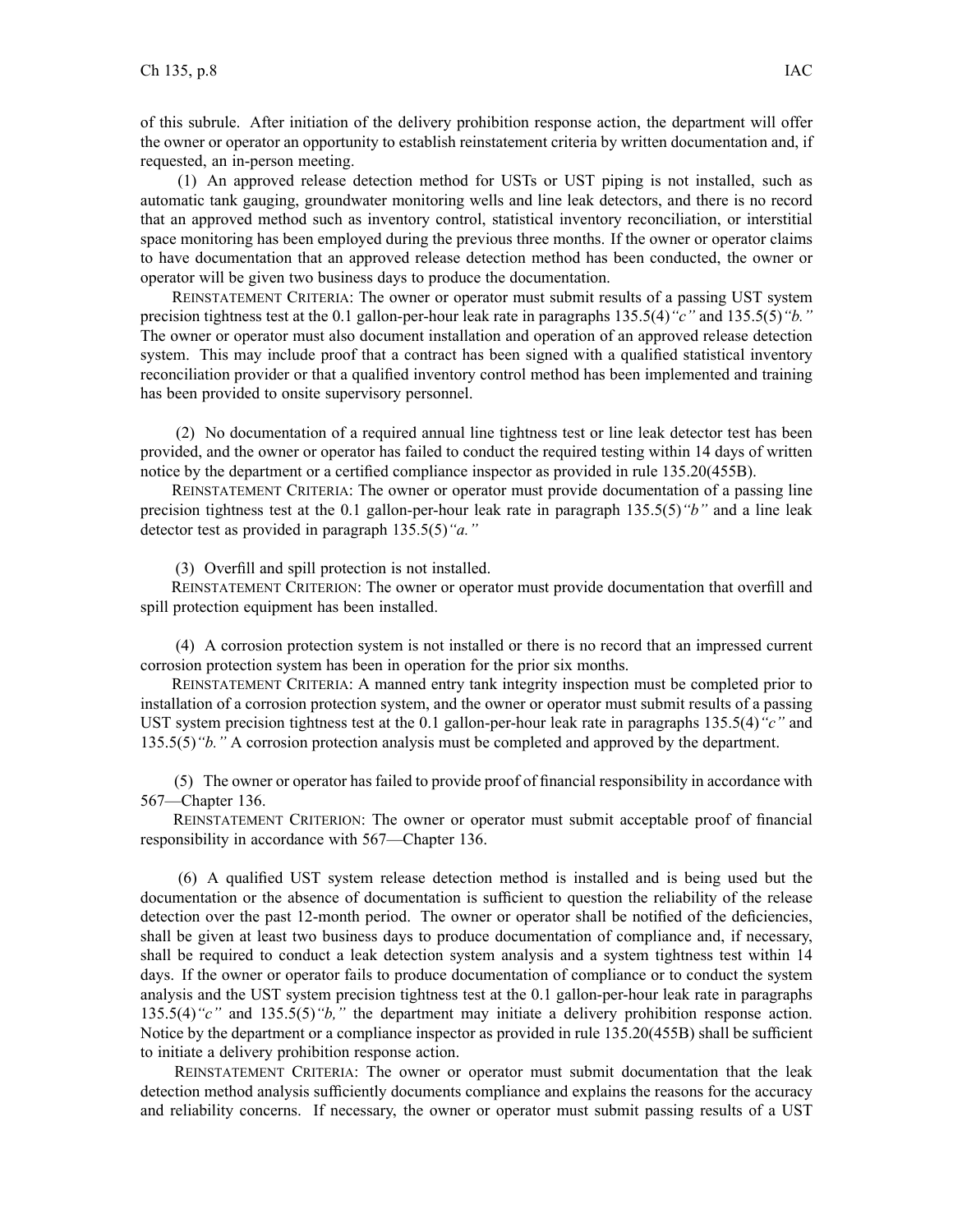system precision tightness test at the 0.1 gallon-per-hour leak rate in paragraphs 135.5(4)*"c"* and 135.5(5)*"b."*

(7) The owner or operator has failed to document completion of <sup>a</sup> three-year corrosion protection test or to repair defective corrosion protection equipment within 30 days after notice of the violation by the department or <sup>a</sup> certified compliance inspector as provided in rule 135.20(455B).

REINSTATEMENT CRITERION: The owner or operator must submit documentation of <sup>a</sup> three-year corrosion protection test as provided in rule 135.3(455B).

(8) The owner or operator has failed to complete <sup>a</sup> compliance inspection required by rule 135.20(455B) within 60 days after written notice of the violation by the department.

REINSTATEMENT CRITERION: The owner or operator must submit <sup>a</sup> compliance inspection repor<sup>t</sup> as provided in rule 135.20(455B).

(9) The owner or operator has failed to take necessary abatement action in response to <sup>a</sup> confirmed release as provided in subrules 135.7(2) and 135.7(3).

REINSTATEMENT CRITERION: The owner or operator must document compliance with the abatement provisions in subrules 135.7(2) and 135.7(3).

(10)The owner or operator has failed to undertake and document release investigation and confirmation steps within seven days in response to <sup>a</sup> suspected release as provided in paragraph 135.6(3)*"a."*

REINSTATEMENT CRITERION: The owner or operator must document release confirmation and system check as provided in paragraph 135.6(3)*"a."*

*c. Provisional status.* The department may classify <sup>a</sup> UST system as operating under <sup>a</sup> provisional status when the department documents <sup>a</sup> pattern of UST operation and maintenance violations under rules 135.3(455B) through 135.5(455B) and suspected release and confirmed release response actions under rules 135.6(455B) and 135.7(455B). The department shall provide the owner or operator with <sup>a</sup> notice specifying the basis for the proposed classification and <sup>a</sup> proposed remedial action plan. The objective of the remedial action plan is to provide the owner and operator an opportunity to undertake certain remedial actions sufficient to establish <sup>a</sup> reasonable likelihood that future regulatory compliance will be achieved.

The remedial action plan may include but is not limited to provisions for owner/operator training, development of <sup>a</sup> facility-specific compliance manual, more frequent third-party compliance inspections than otherwise required under rule 135.20(455B), monthly reporting, and retention of <sup>a</sup> third-party compliance manager/consultant. If the owner or operator and the department cannot reach agreemen<sup>t</sup> on <sup>a</sup> remedial action plan, the department may initiate enforcement action by issuance of an administrative order pursuan<sup>t</sup> to 567—Chapter 10. This provision does not gran<sup>t</sup> the owner or operator an entitlement to this procedure, and the department reserves all discretion to undertake an enforcement action and assess penalties as provided in Iowa Code sections 455B.476 and 455B.477.

*d. Administrative orders.* The department may impose <sup>a</sup> delivery prohibition as <sup>a</sup> remedy for violations of the operation and maintenance provisions in rules 135.3(455B) through 135.5(455B) and the suspected and confirmed release response actionsin rules 135.6(455B) and 135.7(455B). Thisremedy may be in addition to the assessment of penalties as provided in Iowa Code section 455B.476 and other appropriate injunctive relief necessary to correct violations.

*e. Due process prior to initiation of <sup>a</sup> delivery prohibition response action.*

(1) Prior to imposing <sup>a</sup> delivery prohibition response action under paragraph 135.3(8)*"b"* above, the department will provide notice to the owner or operator or, if notice to the owner or operator cannot be confirmed, to <sup>a</sup> person in charge at the UST facility of the basis for the finding and the intent to initiate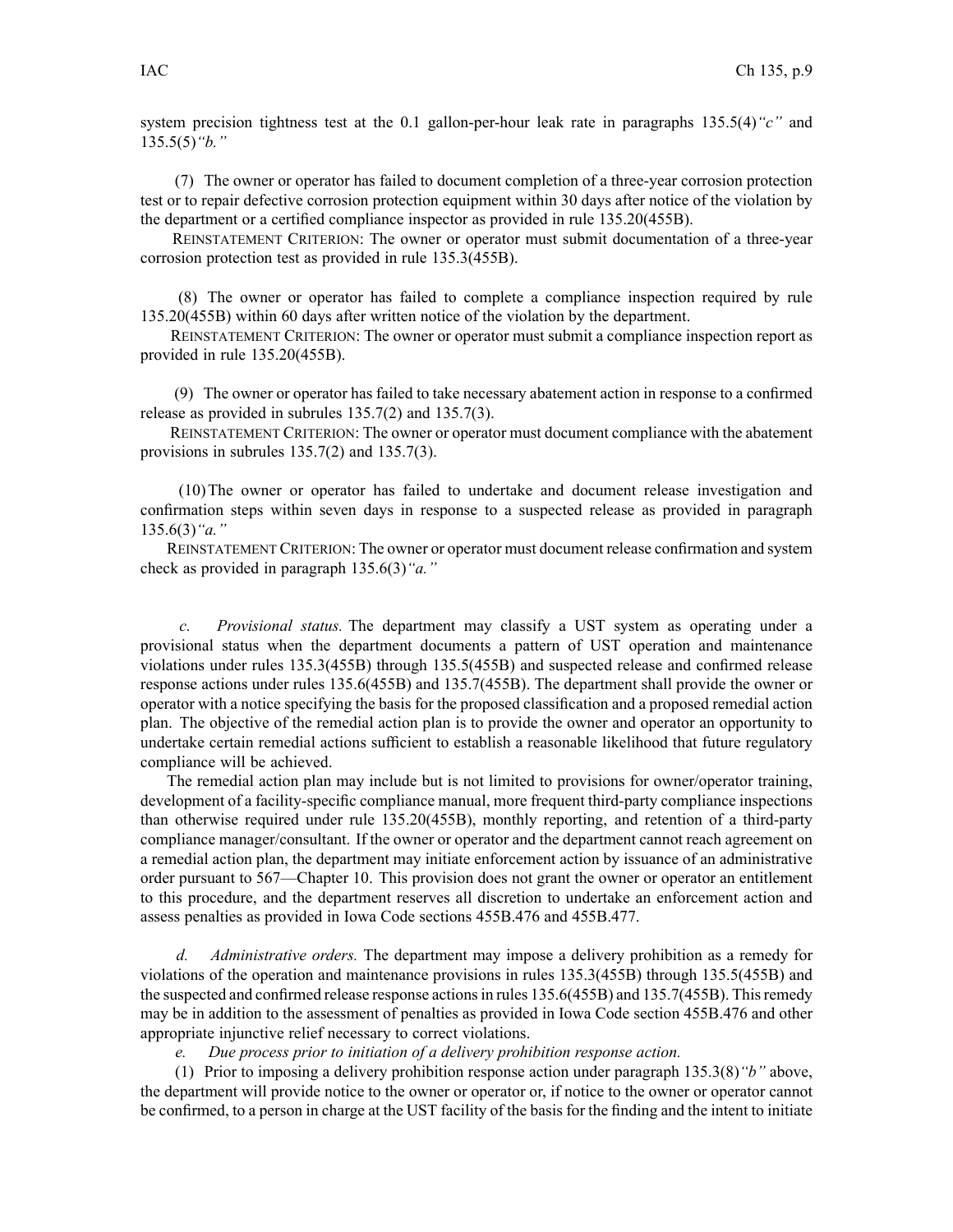<sup>a</sup> delivery prohibition response action. Notice may be by verbal contact, by facsimile, or by regular or certified mail to the UST facility address or the owner's or operator's last-known address. The owner and operator will be given <sup>a</sup> minimum of one business day to provide documentation that the finding is inaccurate or that reinstatement criteria in subparagraphs 135.3(8)*"b"*(1) through (5) have been satisfied. Additional days and the opportunity for <sup>a</sup> telephone or in-person conference may be provided the owner and operator to contest the factual basis for <sup>a</sup> finding under subparagraphs 135.3(8)*"b"*(6) through (10). Additional procedural due process may be afforded the owner and operator on <sup>a</sup> case-by-case basis sufficient to satisfy Constitutional due process standards.

If insufficient information is submitted to change the finding, the department will notify the owner or operator and <sup>a</sup> person in charge at the UST facility of the final decision to impose the delivery prohibition response action.

(2) Provisional status. Upon <sup>a</sup> finding that an owner or operator under provisional status has failed to comply with the terms of <sup>a</sup> remedial action plan as provided above, the department may initiate <sup>a</sup> delivery prohibition response action by giving actual notice to the owner or operator of the basis for the finding of noncompliance and the department's intent to initiate <sup>a</sup> delivery prohibition response action. The delivery prohibition response action shall not be imposed without providing the owner or operator the opportunity for an evidentiary hearing consistent with the provisions for suspension and revocation of licenses under 567—Chapter 7.

*f. Delivery prohibition procedure.* Upon oral or written notice that the delivery prohibition response action has been imposed, the owner or operator and any person in charge of the UST facility shall be notified that they are not authorized to receive any further delivery of regulated substances until conditions for reinstatement of eligibility are satisfied. Owners and operators are required to immediately remove and return to the department the current annual tank managemen<sup>t</sup> fee tags or the tank registration tags if there are no tank managemen<sup>t</sup> fee tags. Owners and operators are required to provide the department with names and contact information for all persons who convey or deposit regulated substances to the USTs. The department will attempt to notify known persons who convey or deposit regulated substances to the USTs that they are not authorized to deliver to the USTs until further notice by the department as provided in paragraph 135.3(3)*"j"* and subrule 135.3(5).

If the tank tags are not returned within three business days, the department shall visit the site, remove the tags, and affix <sup>a</sup> "red tag" to the fill pipes or fill pipe caps of all affected USTs. It is unlawful for any person to deposit or accep<sup>t</sup> <sup>a</sup> regulated substance into <sup>a</sup> UST that has <sup>a</sup> "red tag" affixed to the fill pipe or fill pipe cap. The department may allow the owner and operator to dispense and sell the remainder of existing fuel unless the department determines there is an immediate risk of <sup>a</sup> release or other risk to human health, safety or the environment. The department shall confirm in writing the basis for the delivery prohibition response action, contacts made prior to the action, and steps the owner or operator must take to reinstate fuel delivery.

**135.3(9)** *Secondary containment requirements for new and replacement UST system installations.* All new and replacement underground storage tank systems and appurtenances used for the storage and dispensing of petroleum products installed after November 28, 2007, shall have secondary containment in accordance with this subrule. The secondary containment provision includes the installation of turbine sumps, transition or intermediate sumps and under-dispenser containment (UDC).

*a.* The secondary containment may be manufactured as an integral par<sup>t</sup> of the primary containment or constructed as <sup>a</sup> separate containment system.

*b.* Installation of any new or replacement turbine pumps involving the direct connection to the tank shall have secondary containment.

*c.* Any replacement of ten feet or more of piping shall have secondary containment.

*d.* All piping replacements requiring secondary containment shall be constructed with transition or intermediate containment sumps.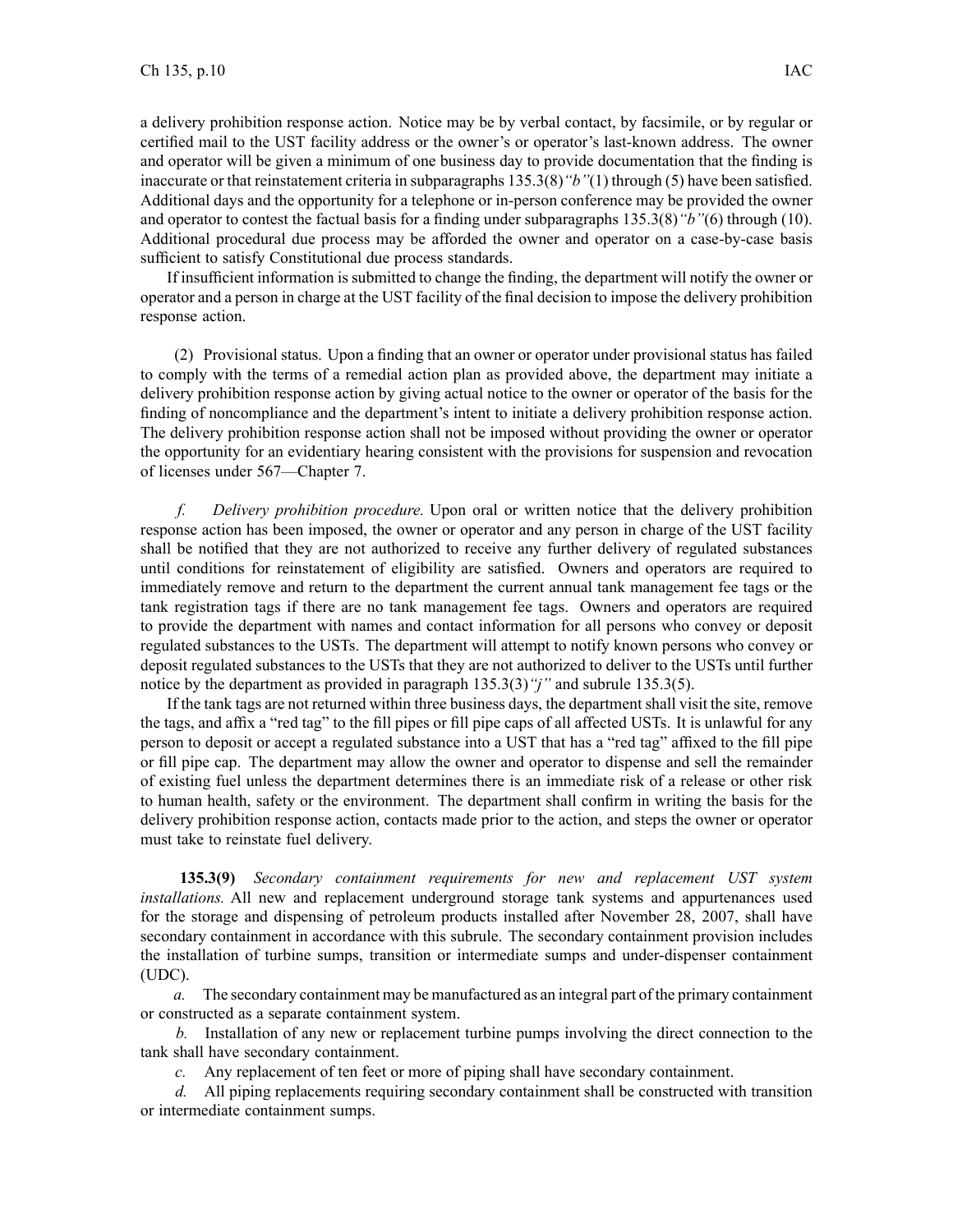*e.* The design and construction of all primary and secondary containment shall meet the performance standards in subrule 135.3(1) and paragraphs 135.5(3)*"b"* and 135.5(4)*"g."* At <sup>a</sup> minimum, the secondary containment must:

(1) Contain regulated substances released from the tank system until detected and removed;

(2) Prevent the release of regulated substances into the environment at any time during the operational life of the underground storage tank system; and

(3) Be checked for evidence of <sup>a</sup> release at least every 30 days as provided in paragraph 135.5(2)*"a."*

*f.* Secondary containment with interstitial monitoring in accordance with paragraphs 135.5(3)*"b,"*135.5(4)*"g"* and 135.5(5)*"d"* shall become the primary method of leak detection for all new and replacement tanks and piping installed after November 28, 2007.

*g.* Testing and inspection. Secondary containment systems shall be liquid-tight and must be inspected and tested every two years. The sensing devices must be tested every two years.

(1) Inspections for secondary containment sumps (spill catchment basins, turbine sumps, transition or intermediate sumps, and under-dispenser containment) shall:

1. Consist of <sup>a</sup> visual inspection by an Iowa-licensed installer or Iowa-certified inspector every two years. Sumps must be intact (no cracks or perforations) and liquid-tight, including sides and bottom.

2. Sumps must be maintained and kept free of debris, liquid and ice at all times.

3. Regulated substances spilled into any spill catchment basin, turbine sump, transition/intermediate sump or under-dispenser containment shall be immediately removed.

(2) Sensing devices used to monitor the interstitial space shall be tested at least every two years for proper function.

*h.* Under-dispenser containment. When installing <sup>a</sup> new motor fuel dispenser or replacing <sup>a</sup> motor fuel dispenser, <sup>a</sup> UDC shall be installed whenever:

(1) A motor fuel dispenser is installed at <sup>a</sup> location where there previously was no dispenser (new UST system or new dispenser location at an existing UST system); or

(2) An existing motor fuel dispenser is removed and replaced with another dispenser and the equipment used to connect the dispenser to the underground storage tank system is replaced. This equipment includes flexible connectors or risers or other transitional components that are beneath the dispenser and connect the dispenser to the piping. A UDC is not required when only the emergency shutoff or shear valves or check valves are replaced.

(3) A UDC shall also be installed beneath the motor fuel dispenser whenever ten feet or more of piping is repaired or replaced within ten feet of <sup>a</sup> motor fuel dispenser.

*i.* Exceptions from secondary containment standards. A tank owner or operator may request an exception from the secondary containment standard if the location of the UST system is greater than 1,000 feet from <sup>a</sup> community water system or potable drinking water well. A community water system includes the distribution piping.

(1) "Community water system (CWS)" means <sup>a</sup> public water system which has at least 15 service connections used by year-round residents or regularly serves at least 25 year-round residents. "Public water supply system" means <sup>a</sup> system for the provision to the public of water for human consumption through pipes or other constructed conveyances, if such system has at least 15 service connections or regularly serves an average of at least 25 individuals daily at least 60 days out of the year. Such term includes: any collection, treatment, storage, and distribution facilities under control of the operator of such system and used primarily in connection with such system; and any collection or pretreatment storage facilities not under such control which are used primarily in connection with such system. Such term does not include any "special irrigation district." A "public water supply system" is either <sup>a</sup> "community water system" or <sup>a</sup> "noncommunity water system."